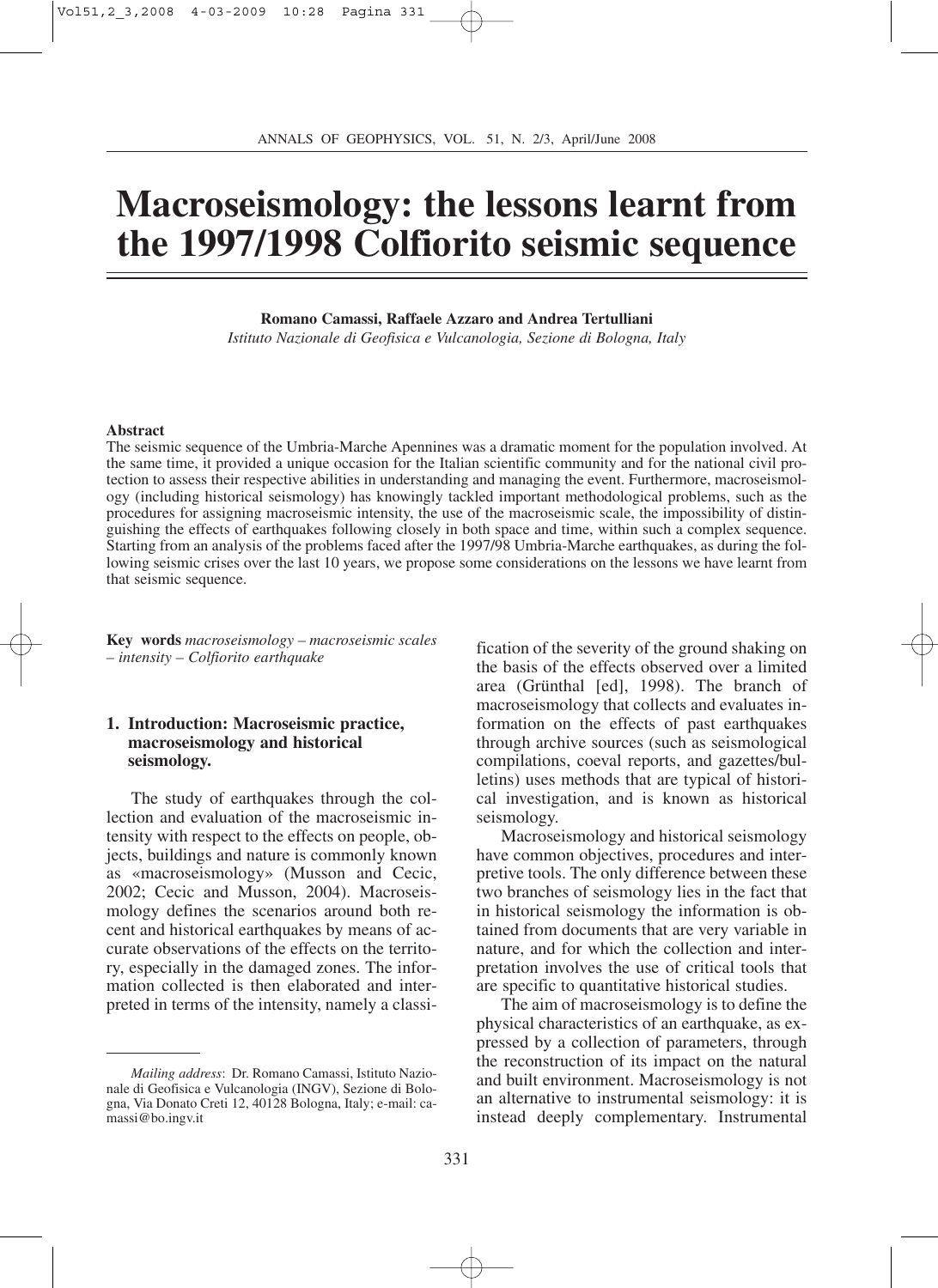seismology has seen important developments in only the past few decades, and sufficiently representative instrumental data are available only for a very limited time window. For this reason, until a few decades ago, macroseismic data were usually the only data available for earthquakes that occurred. Nevertheless, it is important to stress that macroseismology provides essential and original information also for recent events for which also reliable instrumental data are also available.

Thus the main tool of macroseismologists is the intensity scale, a classification system that «allows the compression of a verbose description of earthquake effects into a number» (Musson and Cecic, 2002). Macroseismic scales have been conventionally coded over a century of practice. The Mercalli-Cancani-Sieberg (MCS) scale (Sieberg, 1930) and the European Macroseismic (EMS-98) scale (Grünthal [ed], 1998) are at present those most used in Europe.

# **2. Macroseismic survey of the 1997/98 Umbria-Marche earthquakes**

Since 26 September 1997, a task-force of researchers has carried out macroseismic surveys to obtain a rapid evaluation of the maximum effects produced by the main earthquakes of the sequence (fig. 1), in order to define the areas of damage, and in support of the rescue operations of the Dipartimento Nazionale di Protezione Civile (DPC). The numerous researchers who were involved belonged to the Gruppo Nazionale per la Difesa dai Terremoti (GNDT), the Istituto Nazionale di Geofisica (ING), the Servizio Sismico Nazionale (SSN) and the Uprava Republike Slovenije za geofiziko (URSG).

Although they operated in different ways, the teams involved were well aware of the need for cooperation: they set up a coordinating unit and a centre for the exchange of information. Different teams, consisting of 2-4 people, operated simultaneously in the field, visiting inhabited centres and rural villages following a programme that was scheduled the day before by the coordinating unit. At the end of each day, the field teams discussed the results of their surveys and compiled an upgraded intensity map. Thus, while working against the clock and under difficult conditions, they carried out the essential task of providing the DPC and the scientific community with an enormous set of data in a very short time. It should also be noted that this was the first occasion on which the Internet was efficaciously used by Italian researchers as a fast communication and data-storage tool, to the huge acclaim of all of the parties concerned (Stucchi, 1997).

From its very start, the survey campaign proved extremely taxing and complex, on account of both the extensive area to be covered (the entire territories of the Umbria and Marche Regions) and the continuously ongoing seismic activity. Each further strong shock modified the situation so that the level and distribution of the damage was altered and the survey had to be partially repeated. A vast amount of photographic documentation was collected, together with local evidence from interviews with expert witnesses (*e.g.*, firemen, municipal officers, surveyors). The results of the field surveys were integrated with those of the macroseismic questionnaire that was later routinely collected by ING through the postal service. The resulting data mainly contributed to the definition of the effects in the far-field.

The first evaluation of the effects was carried out according to the MCS scale. Once the initial emergency was over, a trial of the EMS scale, at that time the EMS-92 one (Grünthal [ed], 1993), was also performed. This was of great interest as a test of the new scale, the special requirements for which (information on the building typologies in each locality, survey of the damage distribution for each building typology) would have been hard to reconcile with a quick survey (Stucchi [ed], 1997).

Most of the assessments relating to the macroseismic effects of the 1997/98 sequence are based on the results of the surveys in the area (Camassi *et al.*, 1997a; Gasparini *et al.*, 1997; Molin *et al.*, 1997; Monachesi *et al.*, 1997; Stucchi [ed], 1997; Camassi *et al.*, 1998, Tosi *et al.*, 1999; Camassi, 2002) and the critical analysis of the daily field diaries and technical reports of the building safety assessments.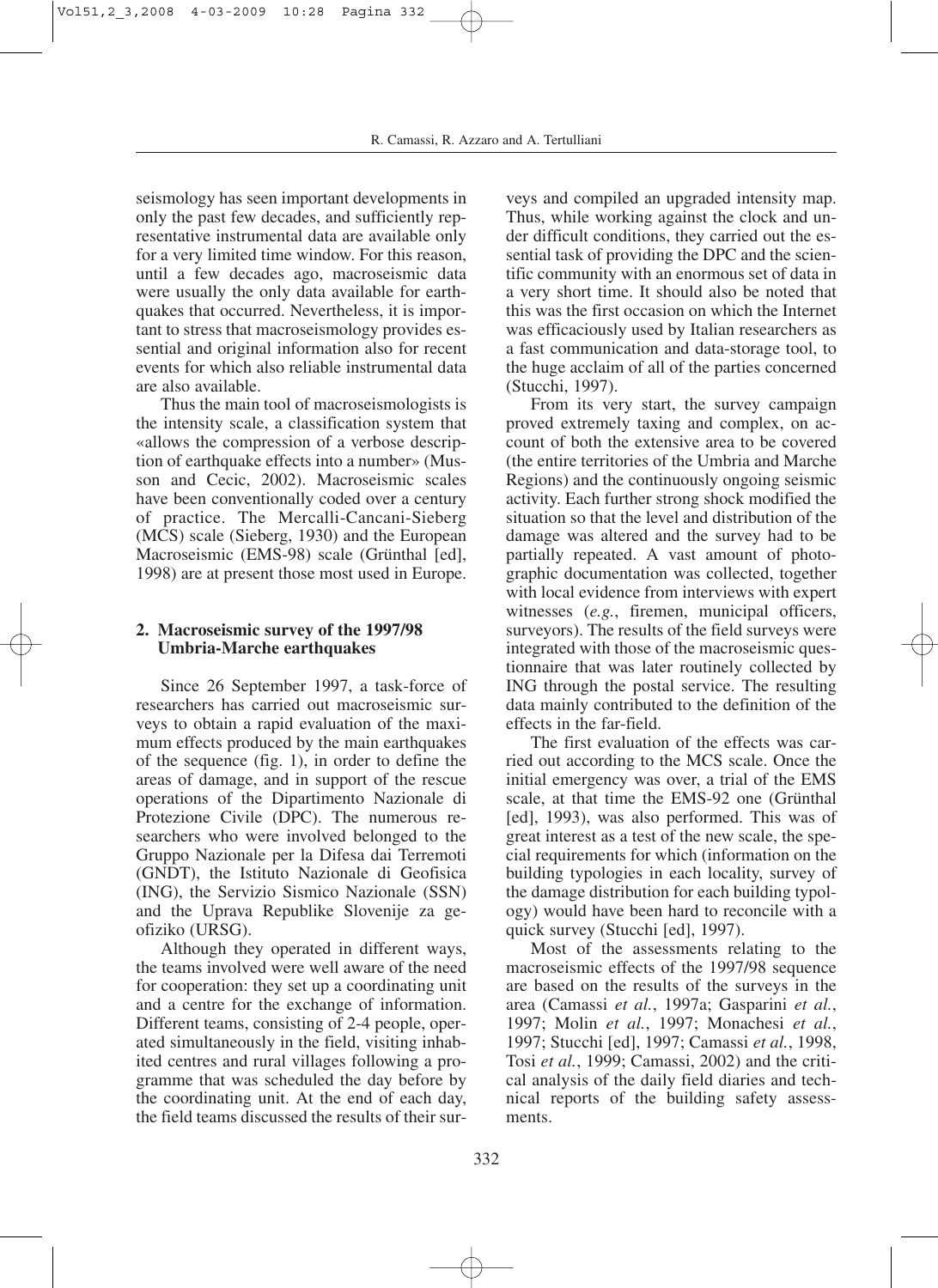

**Fig. 1**. Distribution of macroseismic intensities observed of the 26 Semptember 1997 earthquake and following days (Monachesi *et al.*, 1997; update 7 October 1997)

## **3. From Practice to Practice: The Umbria-Marche Lesson**

The 1997/98 seismic sequence was the most momentous crisis since the 1980 Irpinian earthquakes (6 shocks with *M* >5.0). In this sense, it provided an important occasion for the Italian scientific community to test its ability to investigate the effects of earthquakes, and at the same time to manage their relations with the national civil protection system in order to cope with such an important emergency. The long seismic period revealed a scientific community that was not ready for field surveys of damage over very large areas, and that lacked the support of adequate technical/financial resources

and the *a-priori* organisation. Nevertheless, over a time-span of a few hours after the first strong event, the operators themselves built up the coordination and invested all of their energy in starting the macroseismic survey.

The experience of the 1997/98 Umbria-Marche earthquakes has highlighted a series of critical points that tested Italian macroseismic practice. From the problems that were faced on that occasion, as during the following seismological crises over the last 10 years, the main points that are brought together here concerned:

- a) the collection and organisation of the data;
- b) the types of data collected;
- c) the georeferencing of the data;
- d) the use of the macroseismic scales;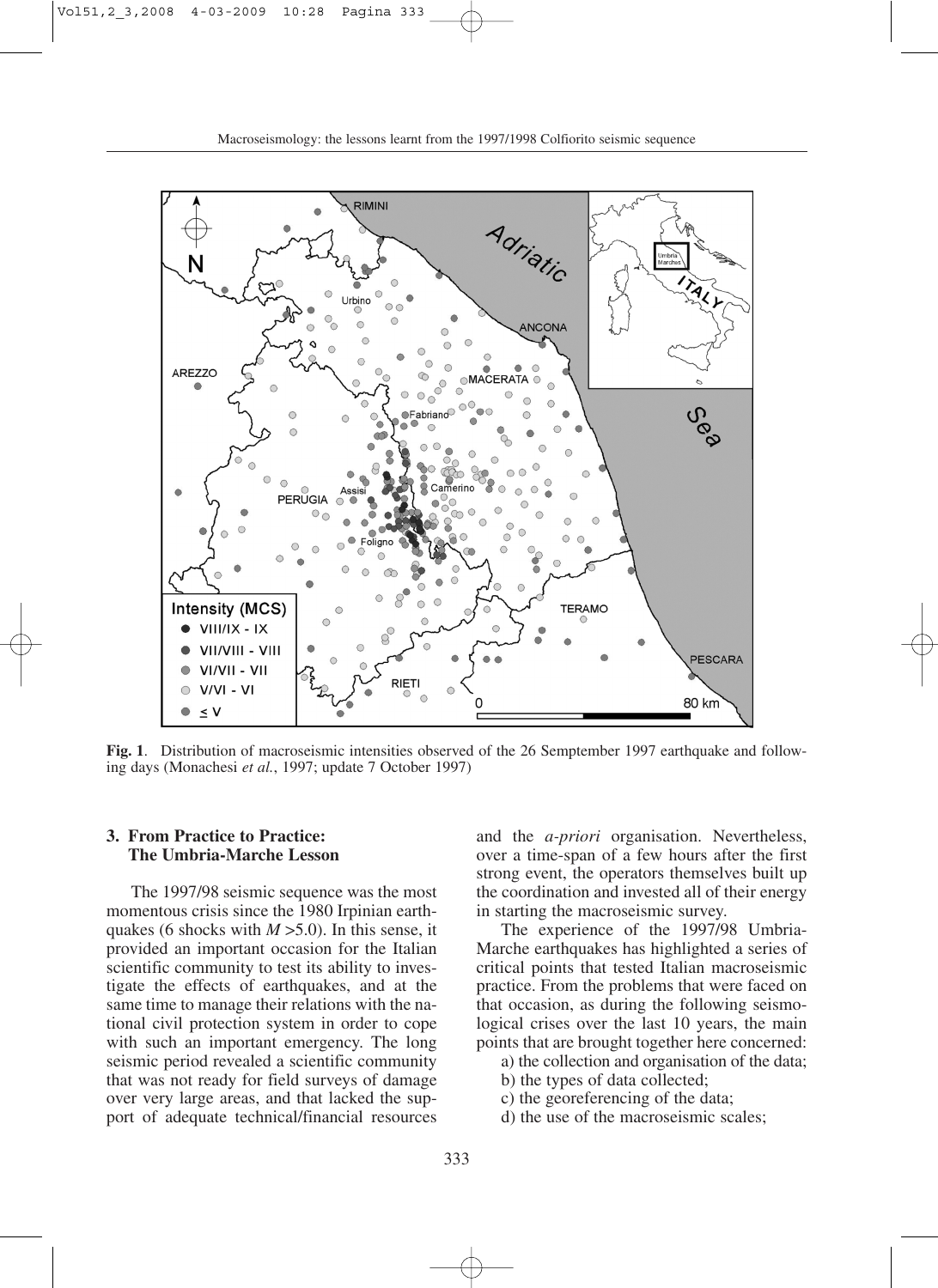e) the possibility of distinguishing the effects of single shocks within a sequence.

# 3.1. *Collection and organisation of the data*

Macroseismic surveys, questionnaire collection, and more recently, Internet polls have been used for gathering information on recent earthquake effects in Italy:

- For major events, a direct survey is certainly the most important method for data collection. Just before the Umbria-Marche experience, a joint effort between the operative groups of the different institutes involved in macroseismic surveys had begun for the Massa Martana earthquake in May 1997 (Camassi *et al.*, 1997b). The Umbria-Marche sequence provided the occasion for the decisive push for strong collaboration between the different groups, and over only a few years, this led to the creation of a single organisation, which was also aided by the joining of the various research institutes into the Istituto Nazionale di Geofisica e Vulcanologia (INGV). This working group, called Quick Earthquake Survey Team (QUEST), had the duty to monitor the effects of all Italian earthquakes above the damage threshold, through the integration of the different experience and competence, and eventually with the aid of other personnel from different agencies. Since 2001, QUEST has undertaken the collection of macroseismic data during around 60 significant earthquakes. This has been achieved by direct surveys involving about 20 people, who alternate in their participation in the surveys, depending on the earthquake size, its epicentre location, and staff availability. The distribution of the INGV sections throughout the Italian territory makes it possible to intervene not only in cases of severe earthquakes, but also for moderate events. Each local group (Bologna, Catania, Milano, Napoli and Roma) has the responsibility as the «guardian» for that part of Italy that falls within its range of action. In the case of an event, the reaction time is very fast: when alerted by SMS from the INGV automatic location system of the national seismic network, the survey is organized in the following three-four hours. It uses a standard protocol to gather homogeneous data: direct field observations in the damaged areas, telephone surveys in the far-field, collection of macroseismic data on a standard questionnaire form for the assessment of the MCS scale and the EMS-98 scale. In the case of a significant emergency, the field teams are coordinated by a central bureau that updates the intensity map in real time, maintains contact with the Civil Protection authorities, and disseminates (when possible) the collected data via the Internet (QUEST, 2008).

- Several types of postal questionnaires have been tested in Italy over the last few decades by different institutions. The experience developed by ING (now INGV) with the «Bollettino Macrosismico» is the most representative, and has been under constant development since the 1970's. Although it contains some disputable elements, it has the merit of collecting a huge amount of data by means of a dense network of correspondents throughout Italy (over 8000 municipalities, 3000 Carabinieri stations and around 1000 Forestal Corp stations). This kind of monitoring provides information for all of the events of *M* >3.0 (see Gasparini *et al.*, 1992; De Rubeis et al, 2005). However, this methodology needs planning and is slow – the questionnaires are sent by post – so the data are actually available only a long time after the earthquake. Finally, they are published yearly in the form of a paper bulletin. In addition, there are other occasional experiments with questionnaires involving schools and students, for the reporting of their experiences of felt earthquakes, in the framework of educational activities (Postpischl *et al.*, 1991; Cubellis and Marturano, 2002)

- On the basis of American experience (see Wald *et al.*, 1999; Atkinson and Wald, 2007; and references therein), over the last few years, trials with Internet polls have been run with the INGV (http://terremoto.rm.ingv.it/). As well as some debatable choices of the way of formalising the questionnaire and interpreting the answers, this method for the collection of data in Italy still suffers from the major variability in the distribution of Internet access throughout the country. This is particularly lacking in central-southern areas, owing to which a significant number of the questionnaires are complet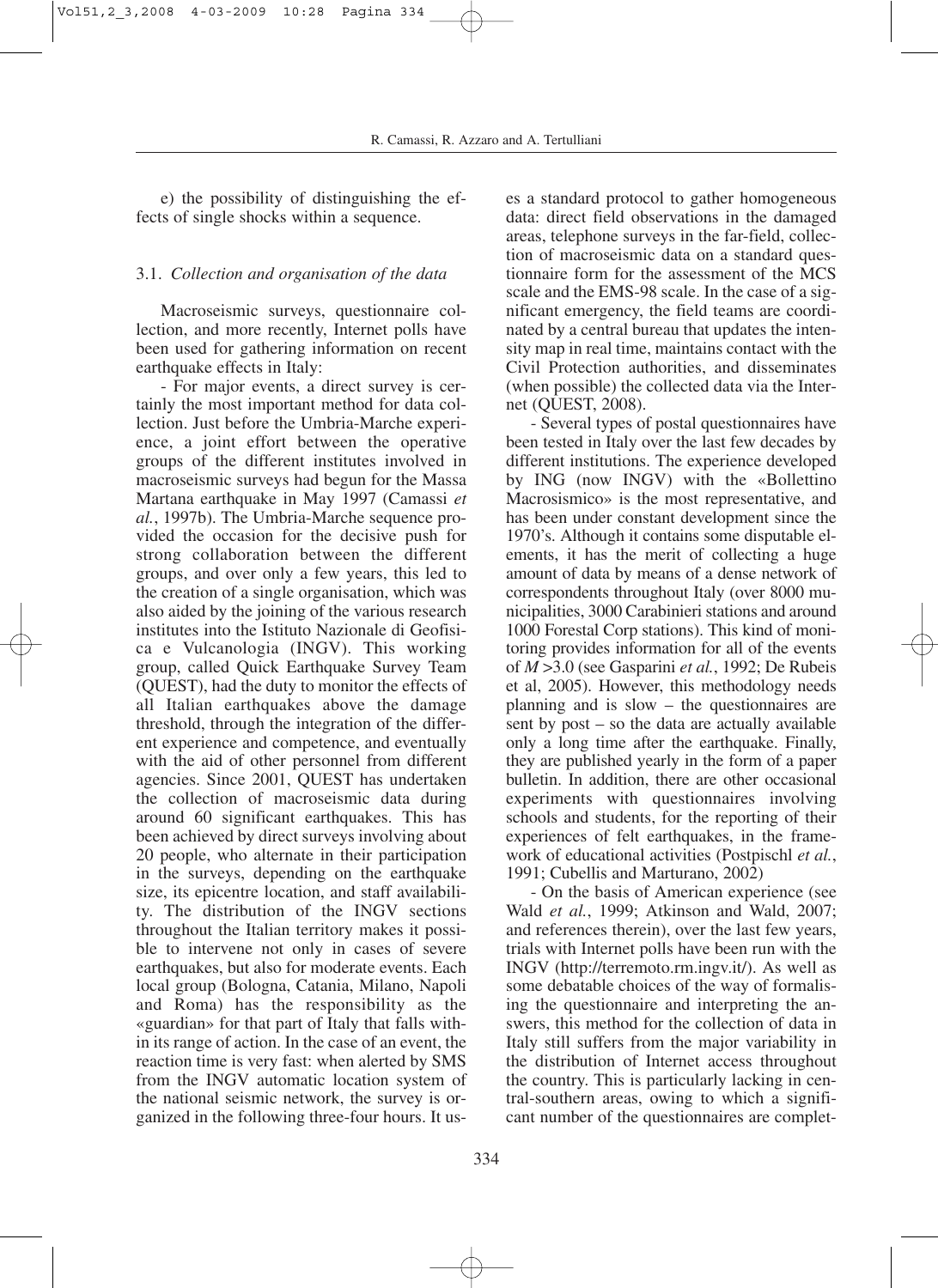ed only in the large urban areas. Nevertheless, in the future this method of information collection is certainly destined to be of greater importance.

It is important to stress that regardless of the accuracy and the agreement between the forms used, both the traditional macroseismic questionnaires and the Internet polls are difficult to complete. Indeed, they can sometimes be potentially misleading in terms of a reliable assessment of the effects of damage. As we will see on discussing specifically how these scales should be used, the assessments require the collection and interpretation of precise information by expert operators, whether either the MCS scale or the EMS-98 scale is used. The use of the aforementioned questionnaires, to be revised and standardised, may be useful in defining the characteristics and extension of the areas involved in the far-field, and of the limits of the damaged areas.

An anomaly that needs to be stressed is that, although these three means of data collection are conducted within the INGV, they operate in independent ways, producing different results that are sometimes contradictory. It is hoped that in the near future these activities will be thoroughly reconsidered, and that the information can be collected in a coherent, or at least compatible way, so that it will be possible to combine the data. The case of the earthquake of 26 September 1997, for example, is representative: much disagreement was evident in the assessments of some serious effects in the same areas (table I).

# 3.2. *The type of data collected*

The macroseismic scales require the effects of earthquakes to be documented in relation to a significant sample, with reference to a given locality (Ferrari and Guidoboni, 2000; Guidoboni and Ferrari, 2000). In this way, the assessment of the intensity is representative of that locality. This is required since the perception of an earthquake is subjective and also because the effects on buildings and the environment can vary greatly within the sample. Mercalli himself was very clear on this point: «In judging the intensi-

ty of a shock by its effects, there is the need to take into account the full damage and destruction, rather than a few isolated occurrences, which can often be caused by the particular conditions of some buildings rather than the intensity of the shock» (Mercalli, 1897). The guidelines and background material of the EMS-98 scale are even more explicit: «This entails, first, that the settlement is large enough for a statistically significant sample to be obtained, without being unduly affected by small-scale local peculiarities, and secondly, that it is not so large that genuine local variations are neglected […] Thus intensity should not be assigned to a single building or street; neither should a single intensity be assigned to a metropolis or a county. In general circumstances, the smallest place should be no smaller than a village, and the largest no larger than a moderately sized European town [...] Monumental buildings are usually unique, or only a few such buildings occur in one place. Therefore, it is impossible to use the data relating to them in a statistical way as the scale requires. Such data must therefore be handled with care, as complementary to other evidence (if available).» (Grünthal [ed], 1998).

For these aspects, in the recent practice of Italian macroseismology, different situations have arisen that have been particularly critical. The «Bollettino Macrosismico» of the INGV, for example, collects and analyses information relating to the territory of a whole municipality, and not to a single locality, a practice that is detailed in a generic way in the text of the bulletin itself and that is in obvious contradiction with some of the fundamental requisites suggested by the originators of the macroseismic scales. Suffice it to see how large and complex the territory of the Foligno Municipality is, of how many settlements it is made up (hundreds), and how large the variability of the effects was during the Umbria-Marche earthquakes of 1997/98 (fig. 2). Such use in the collection of the data contributes to the spreading of the intensity values over areas that are too large, obscuring the real significance of the variability of the effects between one village and another (see, for example, Tertulliani, 2000).

Similarly, the INGV Internet questionnaire «Did you feel an earthquake?» (http://terremo-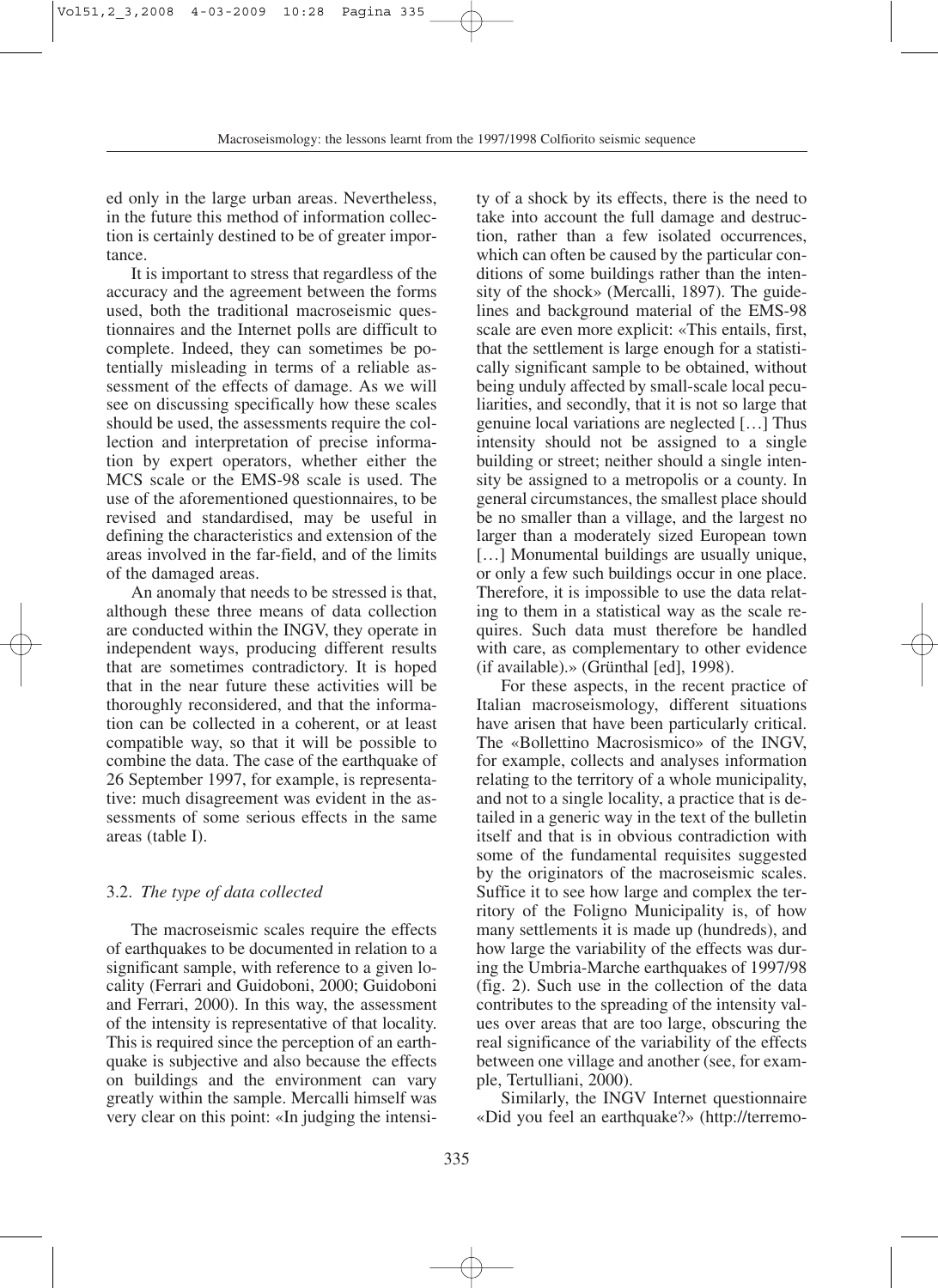|                   |  | <b>Table I.</b> Comparison between the table of intensities (only damaged localities) for the 26 September 1997    |  |  |  |  |
|-------------------|--|--------------------------------------------------------------------------------------------------------------------|--|--|--|--|
|                   |  | earthquake, according to Monachesi <i>et al.</i> (1997; update 2 October 1997, column 1) and «Bollettino Macrosis- |  |  |  |  |
| mico» (column 2). |  |                                                                                                                    |  |  |  |  |

| Locality                             | MCS <sup>1</sup> MCS <sup>2</sup> |     | Locality                                    | MCS <sup>1</sup> MCS <sup>2</sup> |     |
|--------------------------------------|-----------------------------------|-----|---------------------------------------------|-----------------------------------|-----|
| Serravalle del Chienti               | 6/7                               | 8/9 | Popola (Foligno)                            | 7/8                               |     |
| Collecurti (Serravalle del Chienti)  | 9                                 |     | Scopoli (Foligno)                           | 7/8                               |     |
| Cesi (Serravalle del Chienti)        | 8/9                               |     | Serrone (Foligno)                           | 7/8                               |     |
| Costa (Serravalle del Chienti)       | 8/9                               |     | Colfiorito (Foligno)                        | $\overline{7}$                    |     |
| San Martino (Serravalle del Chienti) | 8/9                               |     | Fondi (Foligno)                             | $\tau$                            |     |
| Acquapagana (Serravalle del Chienti) | 8                                 |     | Forcatura (Foligno)                         | 7                                 |     |
| Dignano (Serravalle del Chienti)     | 8                                 |     | Rio (Foligno)                               | 7                                 |     |
| Attiloni (Serravalle del Chienti)    | 7                                 |     | Volperino (Foligno)                         | $\tau$                            |     |
| Taverne (Serravalle del Chienti)     | 7                                 |     | Frontone                                    |                                   | 7/8 |
| Sellano                              | 6/7                               | 8   | Gagliole                                    |                                   | 7/8 |
| Forfi (Sellano) [Landslide]          | 8/9                               |     | Nocera Umbra                                | 7/8                               | 7/8 |
| Biscina (Sellano)                    | 7                                 |     | Isola (Nocera Umbra)                        | $\overline{Q}$                    |     |
| Molini di Cammoro (Sellano)          | 7                                 |     | Moline (Nocera Umbra)                       | 8/9                               |     |
| Villamacina (Sellano)                | 7                                 |     | Aggi (Nocera Umbra)                         | 8                                 |     |
| Foligno                              | 7                                 | 7/8 | Sorifa (Nocera Umbra)                       | 8                                 |     |
| Annifo (Foligno)                     | 8/9                               |     | Nocera Scalo (Nocera Umbra)                 | 7/8                               |     |
| Arvello (Foligno)                    | 8/9                               |     | Stravignano-Bagni di Nocera (Nocera U.) 7/8 |                                   |     |
| Verchiano (Foligno)                  | 8/9                               |     | Bagnara (Nocera Umbra)                      | 7                                 |     |
| Casenove (Foligno)                   | 8                                 |     | Colle Aprico (Nocera Umbra)                 | 7                                 |     |
| C.le delle Macchie (Foligno)         | 8                                 |     | Colle Croce (Nocera Umbra)                  | 7                                 |     |
| Cupigliolo (Foligno)                 | 8                                 |     | Grillo (Nocera Umbra)                       | $\tau$                            |     |
| Capodacqua (Foligno)                 | 7/8                               |     | Molinaccio (Nocera Umbra)                   | $\tau$                            |     |
| Colle San lorenzo (Foligno)          | 7/8                               |     | Salmaregia (Nocera Umbra)                   | 7                                 |     |
| Fraia (Foligno)                      | 7/8                               |     | Valtopina                                   | 8                                 | 7/8 |
| Franca (Foligno)                     | 7/8                               |     | Acquacanina                                 | 6                                 | 7   |
| Leggiana (Foligno)                   | 7/8                               |     | Camerino                                    | 6/7                               | 7   |
| Ponte Santa Lucia (Foligno)          | 7/8                               |     | Seola Bassa (Camerino)                      | 6/7                               |     |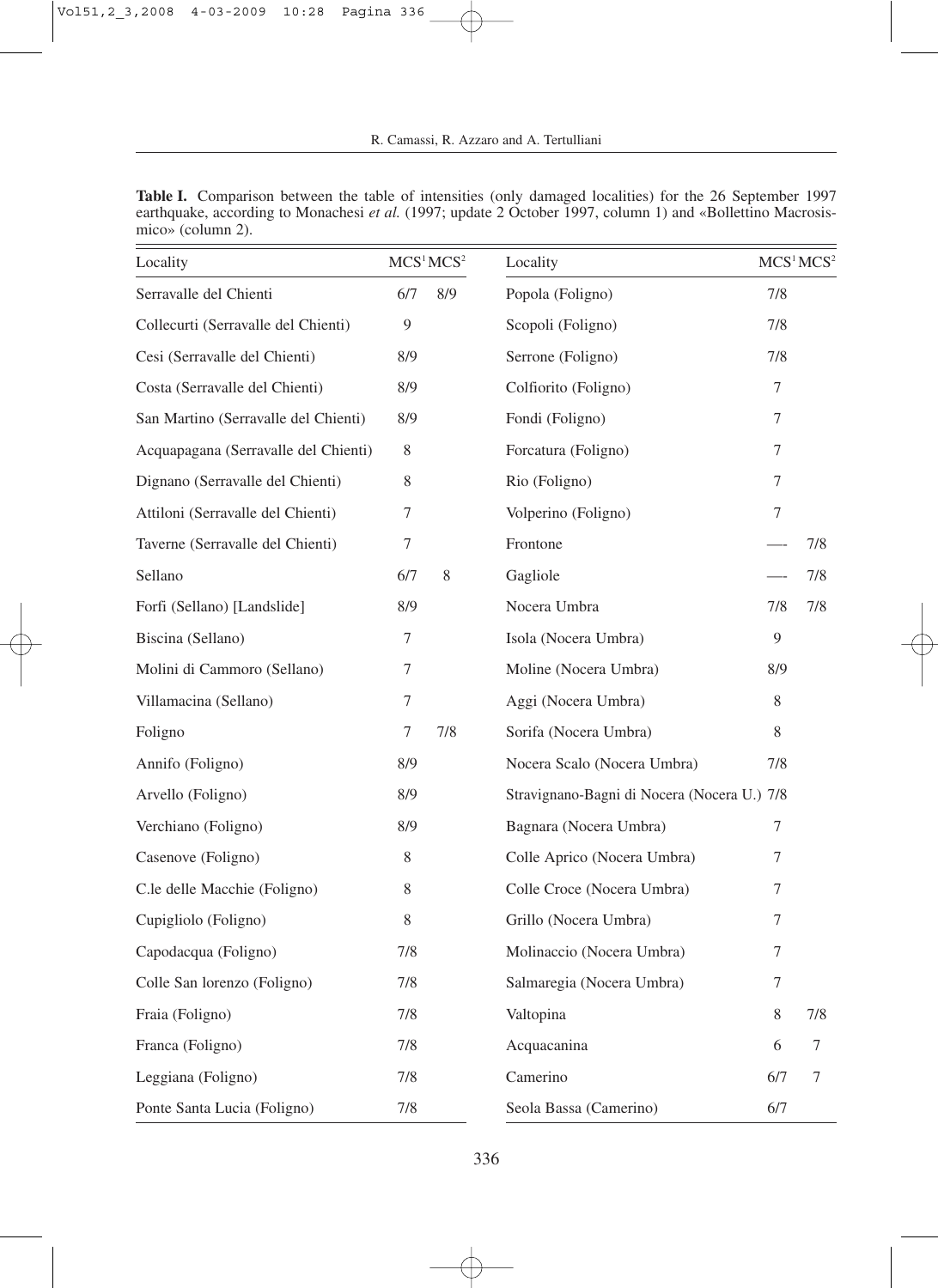| Locality                            | MCS <sup>1</sup> MCS <sup>2</sup><br>6 |   | Locality                   | MCS <sup>1</sup> MCS <sup>2</sup><br>7 |     |  |
|-------------------------------------|----------------------------------------|---|----------------------------|----------------------------------------|-----|--|
| Agnano (Camerino)                   |                                        |   | Monte Subasio              |                                        |     |  |
| Letegge (Camerino)                  | 6                                      |   | Muccia                     | 6                                      | 7   |  |
| Mergnano San Pietro (Camerino)      | 6                                      |   | Massaprofoglio (Muccia)    | 6/7                                    |     |  |
| Mergnano San Savino (Camerino)      | 6                                      |   | Preci                      | 7/8                                    | 7   |  |
| Torrone (Camerino)                  | 6                                      |   | Castelvecchio (Preci)      | 7                                      |     |  |
| Trebbio (Camerino)                  | 6                                      |   | Corone (Preci)             | 7                                      |     |  |
| Valle Vegenana (Camerino)           | 6                                      |   | Roccanolfi (Preci)         | $\boldsymbol{7}$                       |     |  |
| Biocco (Camerino)                   | 5/6                                    |   | Sassoferrato               | 6                                      | 7   |  |
| Canepina (Camerino)                 | 5/6                                    |   | Spello                     | 6/7                                    | 7   |  |
| Cerreto di Camerino (Camerino)      | 5/6                                    |   | Collepino (Spello)         | 6/7                                    |     |  |
| Camporotondo di Fiastrone           |                                        | 7 | San Giovanni (Spello)      | 6/7                                    |     |  |
| Cessapalombo                        |                                        | 7 | Valfabbrica                | 6/7                                    | 7   |  |
| Fabriano                            | 6/7                                    | 7 | <b>Visso</b>               | 6/7                                    | 7   |  |
| Belvedere (Fabriano)                | 7/8                                    |   | Riofreddo (Visso)          | 7/8                                    |     |  |
| Campodonico (Fabriano)              | 7                                      |   | Aschio (Visso)             | 7                                      |     |  |
| Coccore (Fabriano)                  | 7                                      |   | Rasenna (Visso)            | $\boldsymbol{7}$                       |     |  |
| Cupo (Fabriano)                     | 7                                      |   | Pioraco                    | $\tau$                                 | 6/7 |  |
| Fiuminata                           | 6/7                                    | 7 | Sefro                      | 7                                      | 6/7 |  |
| Poggio (Fiuminata)                  | 7                                      |   | Sorti (Sefro)              | 7                                      |     |  |
| Sorifa (Fiuminata)                  | 7                                      |   | Assisi                     | 6/7                                    | 6/7 |  |
| Fossato Di Vico                     | 6/7                                    | 7 | Armenzano (Assisi)         | 7                                      |     |  |
| Osteria del Gatto (Fossato di Vico) | 6/7                                    |   | Cerreto di Spoleto         | 6                                      | 6   |  |
| Gualdo Tadino                       | 6/7                                    | 7 | Ponte (Cerreto di Spoleto) | 7                                      |     |  |
| Caprara (Gualdo Tadino)             | 6/7                                    |   | Sigillo                    | 6/7                                    | 6   |  |
| Rigali (Gualdo Tadino)              | 6/7                                    |   | Colbassano (Sigillo)       | 7                                      |     |  |

**Table I.** (*continued*).

to.rm.ingv.it/) collects information that specifically refers to single buildings, or even to single apartments; the mechanism of the interpretation assigns an intensity to every single questionnaire, and then treats the collected information statistically, a procedure that clearly contrasts with the aforementioned rules.

Analogous examples are also found in his-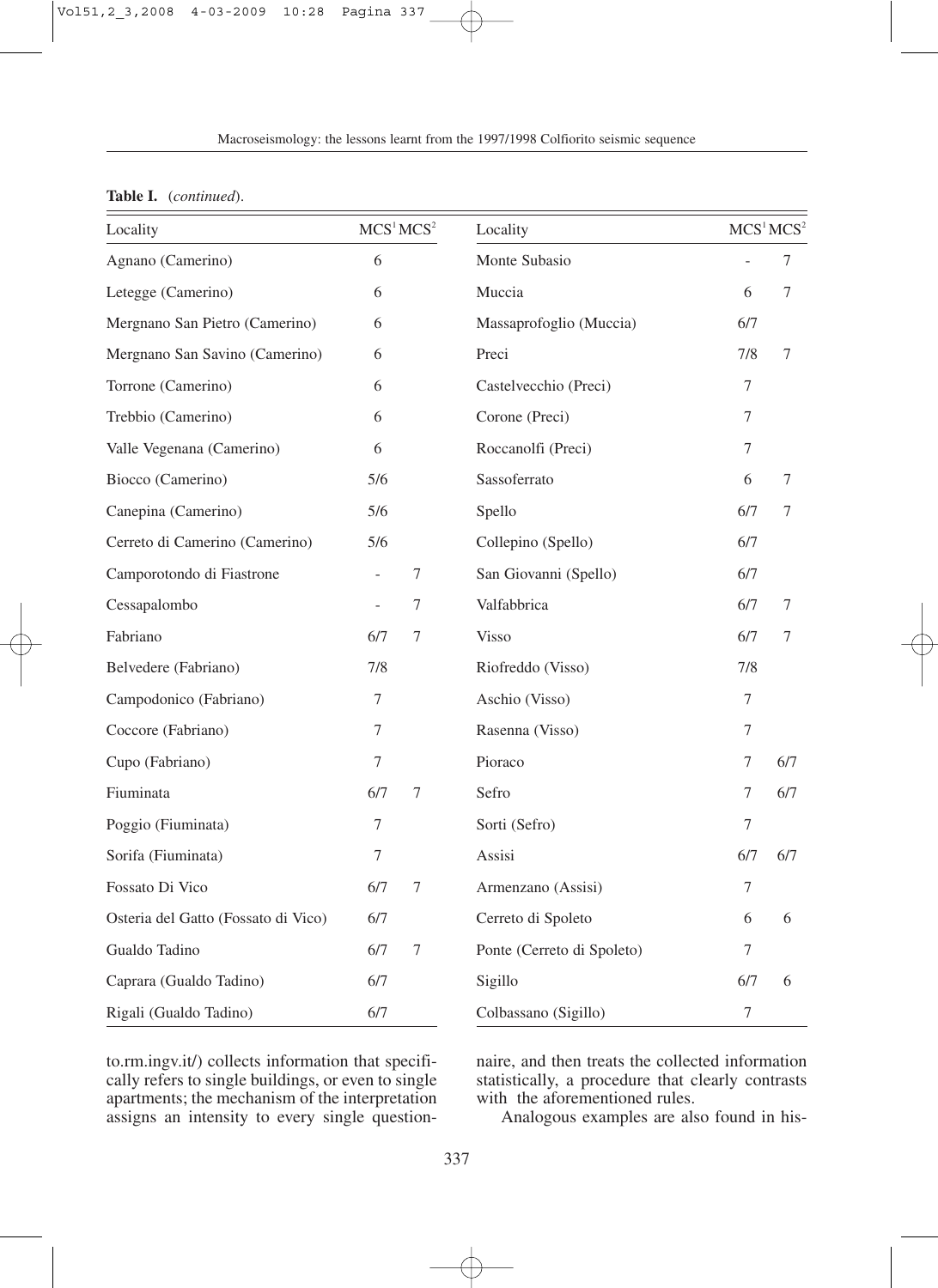

**Fig. 2.** Observed intensities (Monachesi *et al.*, 1997; update 7 October 1997) in the territory of the Foligno (PG) municipality. In grey are plotted all settlements.

torical seismological studies. An eye-opening example of this type is that of the Bolognese earthquakes in 1929. An early study, reported by Camassi and Molin (1994), provided assessments of the effects relative to 109 localities; the later studies of Boschi *et al.* (1997, 2000) and Boschi and Guidoboni (2003) proposed the assessment of intensity for 640 and 691 places, respectively. As can be seen from the analysis of the data available for these studies, around 450 of such observations have been referred to single buildings, as can be explicitly seen from the technical surveys used in all these studies.

### 3.3. *The georeferencing of the data*

The geographical positioning of the locality with which the effects of an earthquake are associated – the macroseismic observations – is a simple routine operation that can sometimes present difficulties. The main causes of error concern the coincidence of names between places, the variation of names with the passage of time, and in the case of historical studies, the recognition of localities that no longer exist because they have disappeared or because they have been rebuilt in another place with a similar or a different name. All of these cases may result in errors in the drawing up of the macroseismic map, and moreover in the interpretation of the data. This was the case, for example, for some localities that were damaged during the Umbria-Marche sequence of 1997/98, which were differently located by Camassi *et al.* (1998) and, erroneously, by Boschi *et al.* (2000) (fig. 3).

To avoid these problems, a revision and unification of the geographical reference data was carried out, each locality being unequivocally identified with the same coordinates, which was used to set up of the DBMI04 Italian macroseismic database (Stucchi *et al.*, 2007). In addition, a GIS-based utility for the management of macroseismic data, from the georeferencing with the above geographical directory to final plotting on the map, was also developed to provide a simple and quick tool to be used in the different phases of the macroseismic study (D'Amico and Azzaro, 2008). Finally, the current availability of good low-cost GPS systems, makes a faster and accurate georeferencing procedure in the field possible, though they must be then referred to the geographical directory.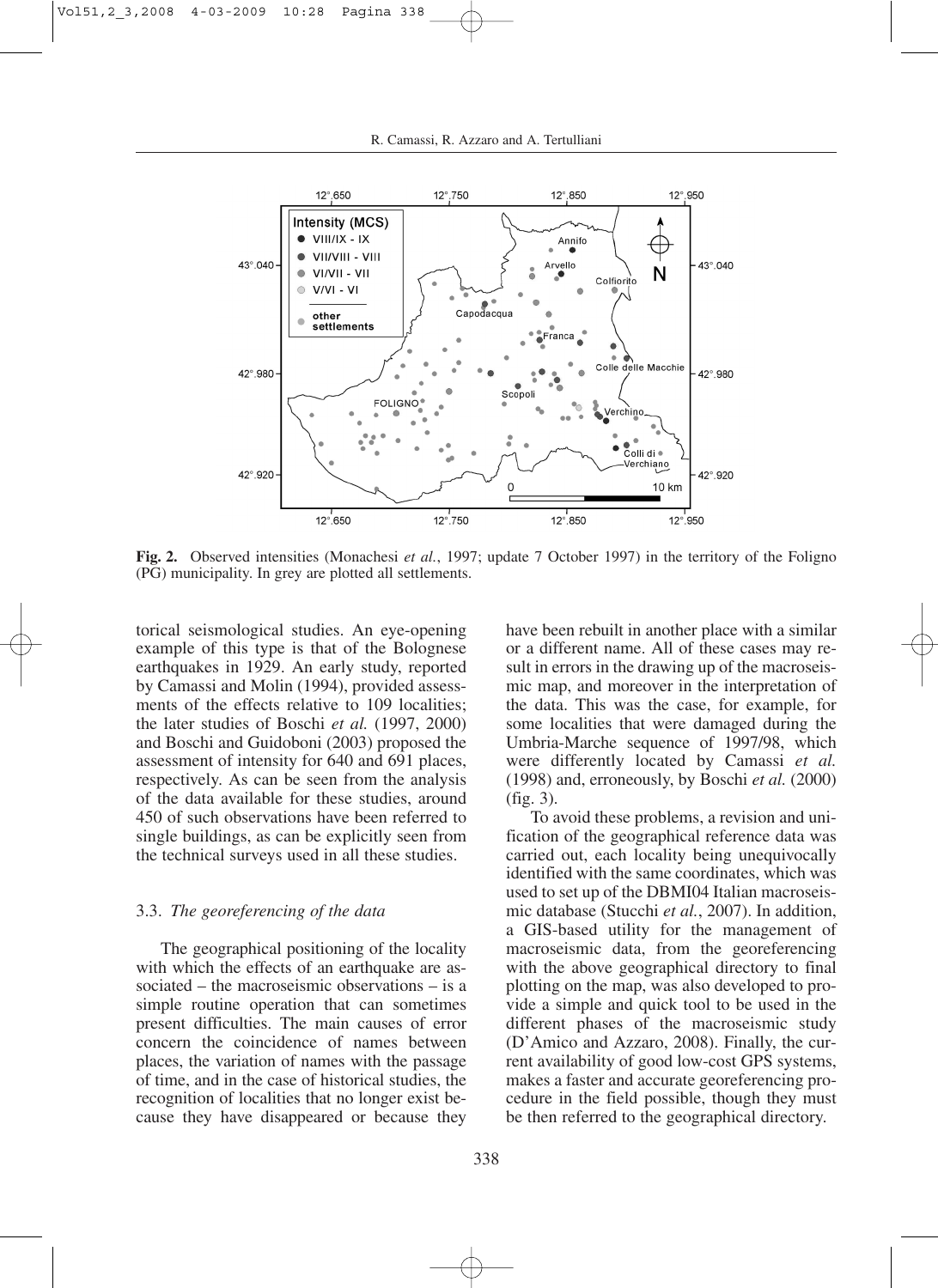## 3.4. *The use of the macroseismic scales*

As indicated above, although in the literature there is no «code» for the use of the macroseismic scales, in practice certain ways of using them have been emerging over the last few years, in particular with the setting-up of the EMS-98 scale on a European level, both in its experimental version and in its definitive version (Grünthal [ed.], 1993, 1998). For the MCS scale itself, which is at present used only in Italy, in spite of its often rather casual use, it does contain some precise elements that are very informative indeed. In particular, Table 102 of the original text by Sieberg (1930), which is often disregarded by its users, offers some quantitative indications concerning the distribution of the different damage levels. These indications will be better stated in the versions of the MSK scale (Sponheuer and

Karnik, 1964) and the EM-98 scale, the guidelines for which are the only document in existence that addresses the use of a macroseismic scale.

However, it is important to stress that even the strict use of the MCS scale already requires the accurate acquisition of information, a quantitative analysis of the distribution of the various indicators considered (Molin, 1995, 2003), and moreover, a careful consideration of particular situations (high vulnerability, particular buildings, etc.).

## 3.5. *Evaluation of the effects of earthquake sequences*

As discussed above, the monitoring of damage due to the 1997/98 Umbria-Marche earthquakes was particularly problematic. First of



**Fig. 3**. Different locations of three damaged localities, according to Camassi *et al.* (1998) and Boschi *et al.* (2000).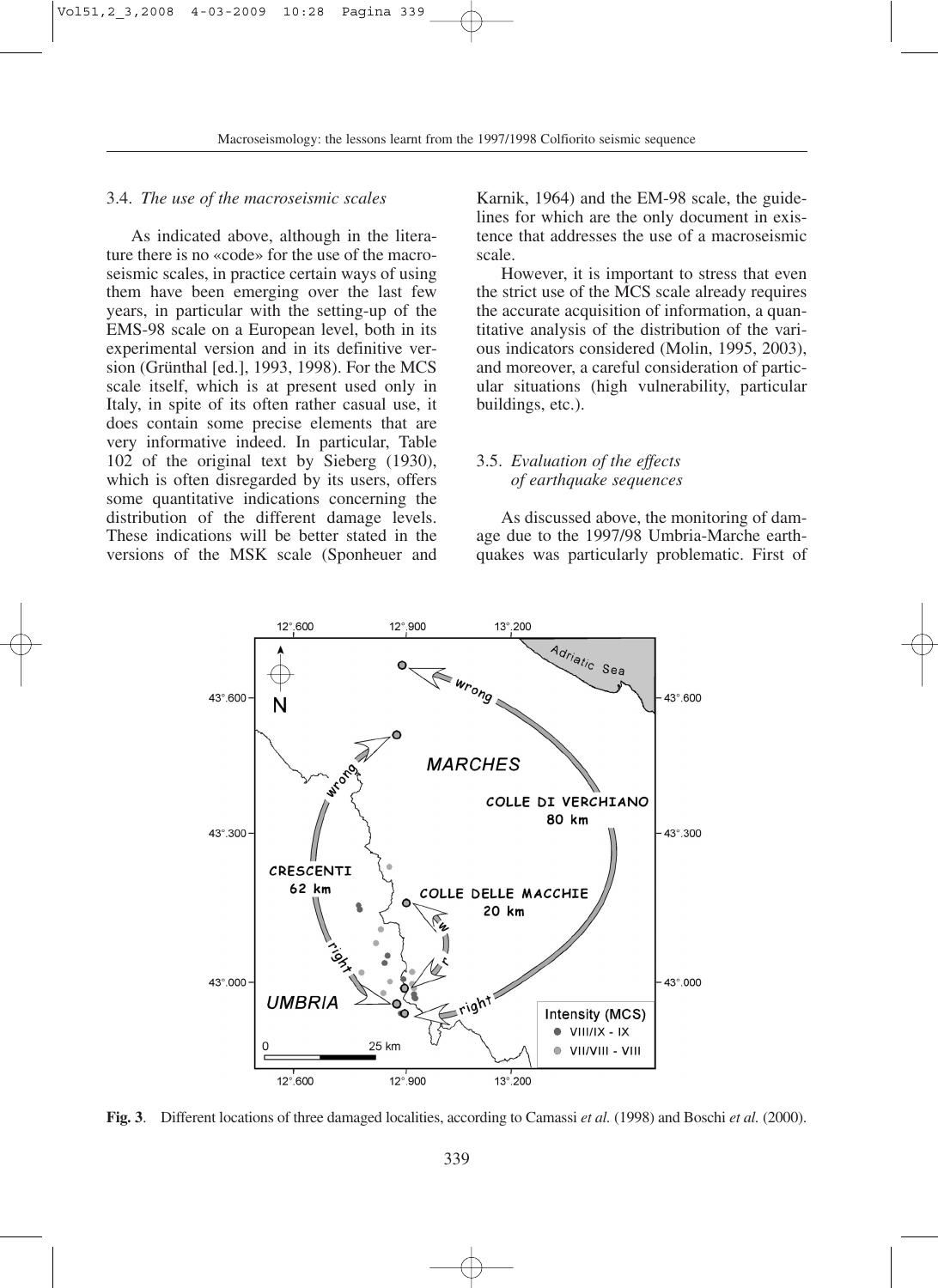all, there was the general impossibility of distinguishing the effects of the individual events within the sequence. From 26 September to the end of October 1997, there were 27 earthquakes with magnitudes greater than 4.0 (six of which were greater than 5.0), while there were a few thousand events with lower magnitudes. These circumstances caused continuous variations in the damage levels even within the same areas, due to the cumulative effects of the shocks. Many towns were heavily hit many times, and it was rarely possible to quantify the increase in the damage in any way. Also, in the case of immediate and accurate field surveys soon after a shock, it was rather difficult to quantify the increase in building vulnerability due to these individual events (Azzaro and Stucchi, 2000). This means that the macroseismic effects arising from a seismic sequence should generally be considered to be cumulative rather than due to a single event; otherwise, the consequence will be the overestimation of the resulting intensity data (and hence also of the earthquake parameters derived from these data).

In conclusion, even when field surveys or historical sources report the effects of individual events, we can expect reliable data for the first event – although only if there is time enough to provide a clear damage scenario – and cumulative effects for the entire sequence.

From this preliminary analysis, it follows that the intensity data relevant to destructive earthquake sequences can be biased by two factors: a vulnerability increase through the sequence, and the cumulative effects of the shocks. As a consequence, earthquake parameters derived from this sort of intensity data may also be biased, and in some cases, overestimated. Thus, it is critical to consider the vulnerability increase as an important bias for the intensity assessment within the same seismic sequence, because it does not produce «linear» variations in the final intensity.

## **4. Conclusions**

The Italian seismological community has in general learnt a great deal from this 1997/98 Umbria-Marche seismic sequence while deal-

ing with the questions and problems deriving from the huge amount of field data. Also, both macroseismology and historical seismology have faced important methodological problems over the last ten years. The main issue relates to the use of the macroseismic scales, and in particular for the procedures for assigning intensities. Due to the distribution and size of many inhabited centres (particularly in the case of a small settlement or isolated buildings) and the major differences in damage distribution over short distances (*e.g.* in volcanic areas), it has proven almost impossible to distinguish the effects of individual earthquakes within a seismic sequence.

In the practice of macroseismology today, however, we can consider that some lessons have been learnt, both in relation to recent earthquakes and to historical events. Since its formulation, the new EMS-98 scale has become more frequently used in Italy, although only after some initial perplexities (Molin, 1995; Tertulliani, 1995). This scale has been applied to a variety of cases, many of which have also included systematic comparisons with the MCS scale, which focuses on both the collection and interpretation of data collected in the field (Azzaro and Barbano, 1995; Azzaro *et al.*, 2002, 2004, 2006), and the analysis and revision of historical sources, also in terms of seismic histories and damage scenarios for hazard purposes (Azzaro *et al.*, 2000, 2007; Barbano and Rigano, 2001; Barbano *et al.*, 2001, 2005). These 1997/98 earthquakes represent an important moment in the aforementioned process, since it was the first experimental «laboratory» involving a large group of Italian operators working in macroseismology. Following the guidelines of the first version of the EMS-92 scale (Grünthal [ed], 1993), the participants made efforts to reduce the heterogeneity of the individual methodological approaches of the field surveys and intensity assessments (Stucchi [ed], 1997).

From a practical point of view, the QUEST working group has officially operated since 2004, although it is actually nothing more than the formalization of the mobilization of researchers and technicians who participated on a voluntary basis ten years ago. In a more general framework of reorganisation of this sector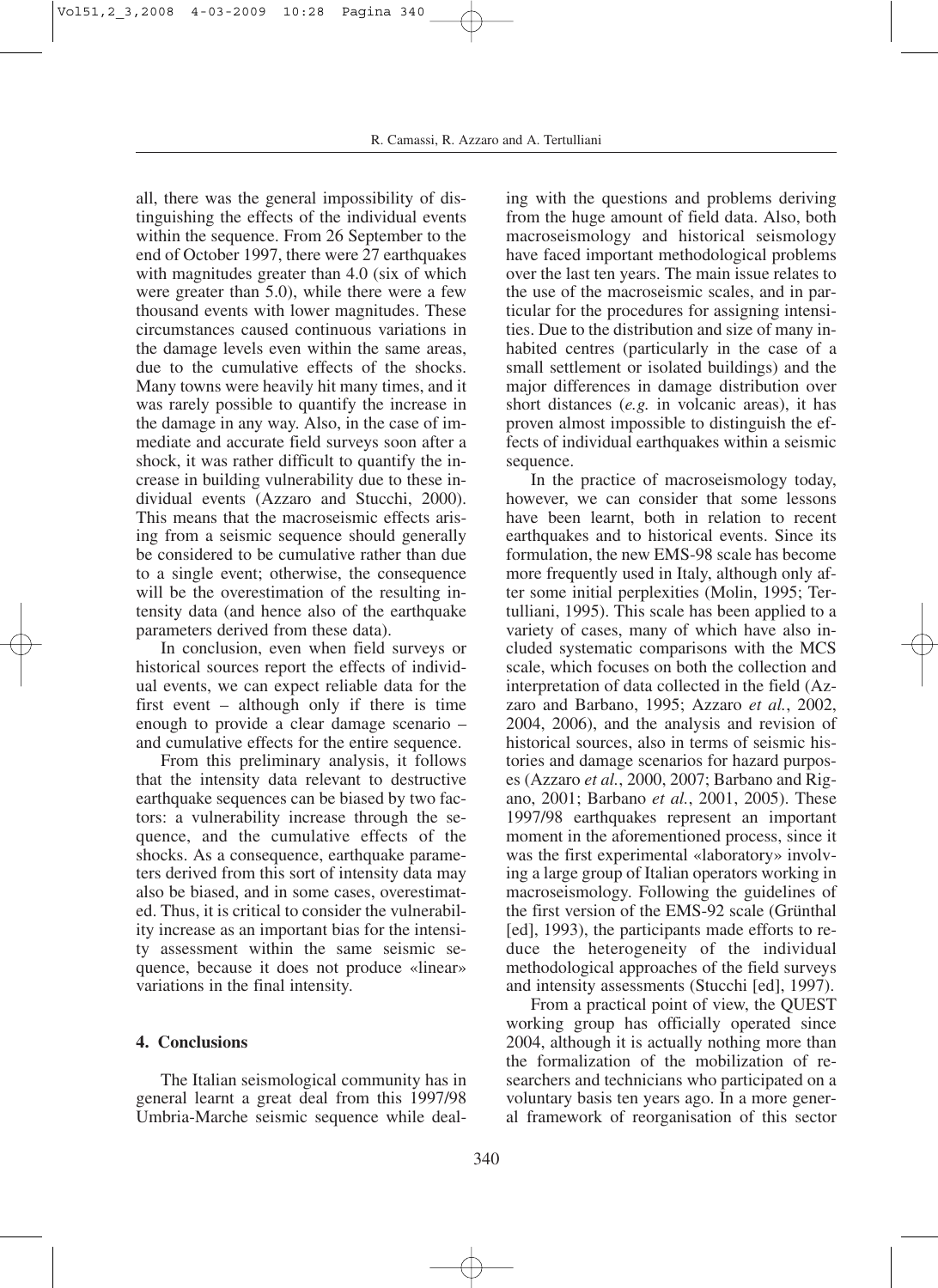within INGV, we expect that this group will become the hub of future activities in macroseismology, especially in setting up the process of harmonisation of survey procedures – direct observations in damaged areas *versus* questionnaires in the far-field, with only significant localities being checked – that will prove important for the production of reliable data.

#### *REFERENCES*

- ATKINSON, G.M. and D.J. WALD (2007): «Did you feel it»? Intensity data: A surprisingly good measure of earthquake ground motion, *Seism. Res. Lett.,* **78** (3), 362- 368.
- AZZARO, R. and M.S. BARBANO (1995): The Pollina (northern Sicily-Italy) earthquake of 26 June 1993: an application of the new European Macroseismic Scale 1992, *Nat. Haz.*, **12**, 289-301.
- AZZARO, R. and M. STUCCHI (2000): The evaluation of the effects of earthquake sequences in the light of the EM-98 intensity scale, in *Papers and memoranda from the First Workshop of the ESC Working Group «Historical Seismology»*, edited by V. CASTELLI (Macerata, Italy, 1- 5 September 1999), 48-53.
- AZZARO, R., M.S. BARBANO, B. ANTICHI and R. RIGANO (2000): Macroseismic catalogue of Mt. Etna earthquakes from 1832 to 1998, *Acta Vulc.*, **12**, (1-2), 3-36.
- AZZARO, R., M.S. BARBANO, R. CAMASSI, S. D'AMICO, A. MOSTACCIO, G. PIANGIAMORE and L. SCARFÌ (2004): The earthquake of 6 September 2002 and the seismic history of Palermo (northern Sicily, Italy): implications for the seismic hazard assessment of the city, *J. Seism.*, **8** (4), 525-543.
- AZZARO, R., S. D'AMICO, A. MOSTACCIO and L. SCARFÌ (2002): Terremoti con effetti macrosismici in Sicilia orientale. Calabria meridionale nel periodo gennaio 1999 - dicembre 2001, *Quaderni di Geofisica*, **27**, 59.
- AZZARO, R., S. D'AMICO, A. MOSTACCIO, L. SCARFÌ and T. TUVÈ (2006): Terremoti con effetti macrosismici in Sicilia orientale nel periodo gennaio 2002 - dicembre 2005, *Quaderni di Geofisica*, **41**, 60.
- AZZARO, R., F. BERNARDINI, R. CAMASSI and V. CASTELLI (2007): The 1780 seismic sequence in NE Sicily (Italy): shifting an underestimated and mislocated earthquake to a seismically low rate zone, *Nat. Haz.*, **42** (1), 149-167.
- BARBANO, M.S. and R. RIGANO (2001): Earthquake sources and seismic hazard in Southeastern Sicily, *Annali di Geofisica*, **44** (4), 723-738.
- BARBANO, M.S., R. RIGANO, M. COSENTINO and G. LOM-BARDO (2001): Seismic history and hazard in some localities of south-eastern Sicily, *Boll. Geof. Teor. Appl.*, **4** (1-2), 107-120.
- BARBANO, M.S., R. AZZARO and D.E. GRASSO (2005): Earthquake damage scenarios and seismic hazard of Messina, north-eastern Sicily (Italy) as inferred from historical data, *J. Earth. Eng.*, **9** (6), 805-830.

BOSCHI, E., E. GUIDOBONI, G. FERRARI, G. VALENSISE and P.

GASPERINI (1997): *Catalogo dei Forti Terremoti in Italia dal 461 a.C. al 1990*, (ING/SGA Bologna).

- BOSCHI, E., E. GUIDOBONI, G. FERRARI, D. MARIOTTI, G. VALENSISE and P. GASPERINI (Eds.) (2000): Catalogue of Strong Italian Earthquakes from 461 B.C. to 1980, *Annali di Geofisica,* **43**, 609-868.
- BOSCHI, E. and E. GUIDOBONI (2003): *I terremoti a Bologna e nel suo territorio dal XII al XX secolo*, INGV-SGA, Bologna.
- CAMASSI, R. (2002). La crisi sismica del 1997. I dati del rilievo macrosismico del terremoto Umbria-Marche 1997 in: CANTI, M. and M.L. POLICHETTI (eds.), *Il patrimonio culturale dall'emergenza sismica del 1997 al piano di ripristino recupero e restauro. il caso delle Marche*, 31-38.
- CAMASSI, R. and D. MOLIN (1994): *I terremoti bolognesi del 1929*, Bologna.
- CAMASSI, R., E. COVA, E. ERCOLANI, G. MONACHESI and L. POSTPISCHL (1997a): Earthquakes of September and October 1997 in Umbria-Marche (Central Italy): Virtual exploration of the epicentral zone. http://emidius.mi.ingv.it/GNDT/UMEQ\_VR/index\_i.h tml
- CAMASSI, R., H. COPPARI, M. FRAPICCINI, G. MONACHESI, S. DEL MESE, L. GIOVANI, S. MARAMAI, A. MASSUCCI, A. TERTULLIANI and D. MOLIN (1997b): Rilevamento macrosismico dell'area interessata da danni agli edifici in occasione di recenti terremoti. Interventi congiunti GNDT-ING-SSN per scopi di Protezione Civile (Assemb. Gen. GNDT, settembre, 1997, Roma).
- CAMASSI, R., P. GALLI, D. MOLIN, G. MONACHESI and G. MORELLI (Editors), (1998). Rilievo macrosismico preliminare del terremoto umbro-marchigiano di settembre-ottobre 1997, *Ingegneria Sismica*, **14** (3), 22-26.
- CECIC, I. and R.M.W. MUSSON (2004): Macroseismic Surveys in Theory and Practice, *Nat. Haz.*, **31**, 39-61.
- CUBELLIS, E. and A. MARTURANO (2002): *Mt. Vesuvius: a macroseismic study of the earthquake of october 9, 1999*. *J. Volcanol. Geotherm. Res.,* **118**, 339-351.
- D'AMICO, S. and R. AZZARO (2008): MACROMAP: una utility per MapInfo™ per la georeferenziazione di dati macrosismici e la loro rappresentazione cartografica, *Quaderni di Geofisica*, **55**, 21.
- DE RUBEIS, V., P. TOSI, C. GASPARINI and A. SOLIPACA (2005): Application of kriging technique to seismic intensity data, *Bull. Seism. Soc. Am.,* **95** (2), 540-548.
- FERRARI, G. and E. GUIDOBONI (2000): Seismic scenarios and assessment of intensity: some criteria for the use of the MCS scale, *Annali di Geofisica*, **43** (4), 707-720.
- GASPARINI, C., V. DE RUBEIS and A. TERTULLIANI (1992): A method for the analysis of macroseismic questionnaires, *Nat. Haz.*, **5**, 169-177.
- GASPARINI, C., M. ANZIDEI, S. CONTE, S. DEL MESE, V. DE RUBEIS, A. MARAMAI, A. MASSUCCI, F. RIGUZZI, A. TERTULLIANI, C. VANNUCCI and M. VECCHI (1997): Indagine macrosismica per la sequenza sismica Umbro-Marchigiana settembre-ottobre 1997, in *Studi preliminari sulla sequenza sismica dell'Appennino Umbro-Marchigiano del settembre-ottobre 1997*, edited by E. BOSCHI and M. COCCO (Pubbl. ING, 593), 42-44.
- GRÜNTHAL, G. (Editor) (1993): European Macroseismic Scale 1992 (up-dated MSK-scale). European Seismological Commission, subcommission on Engineering